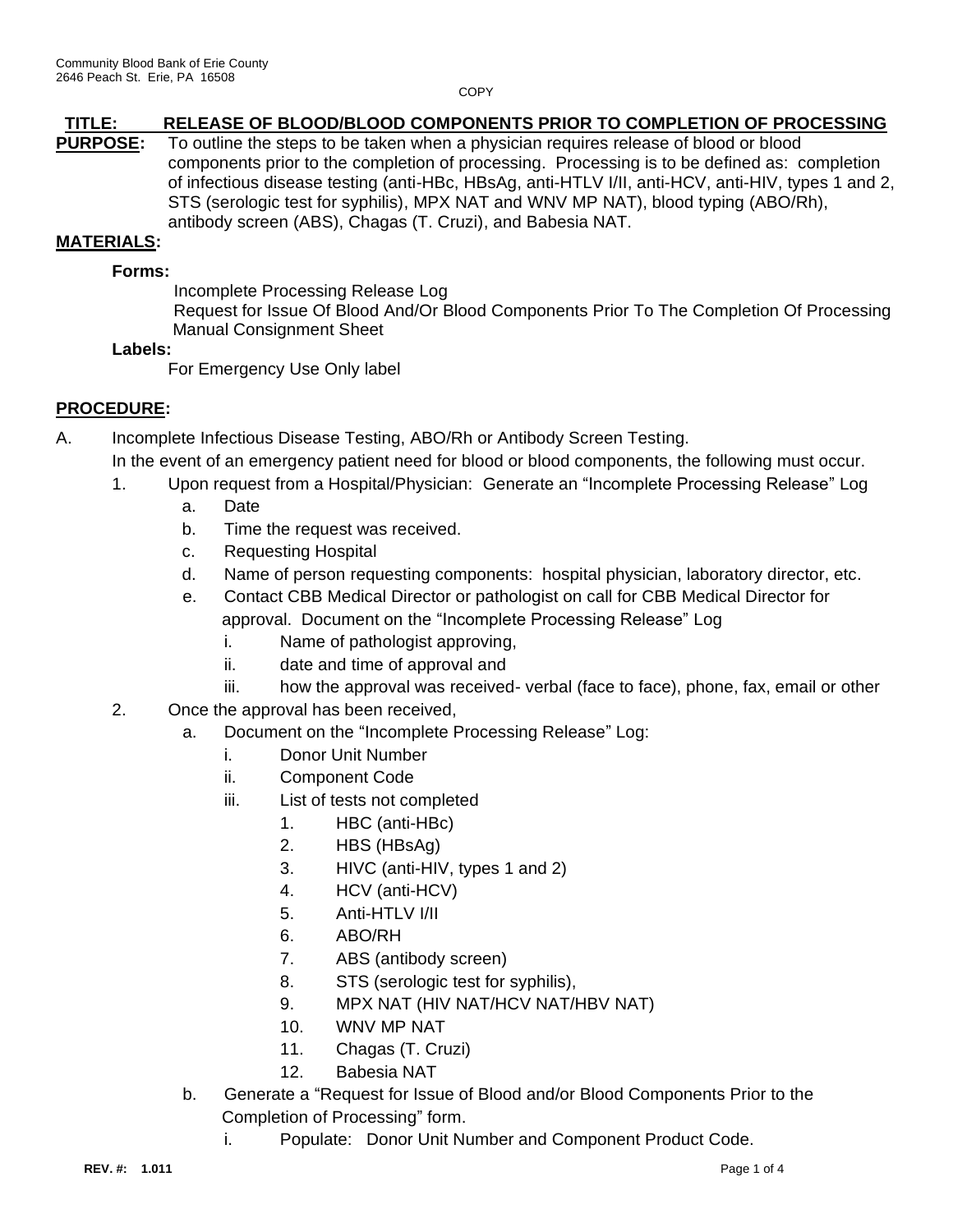**COPY** 

### **TITLE: RELEASE OF BLOOD/BLOOD COMPONENTS PRIOR TO COMPLETION OF PROCESSING**

- ii. Copy this form
- 3. Generate a Manual Consignment sheet (See example.):
	- a. Record unit #'s
	- b. Document "Emergency Issue".
- 4. Place a "For Emergency Use Only" label on each component to be sent.

| <b>FOR EMERGENCY USE ONLY</b> |                |  |  |
|-------------------------------|----------------|--|--|
| ABO <b>ABO</b>                | <b>Rh</b> 2008 |  |  |
| ABS                           | STS            |  |  |
| <b>HIVNAT</b>                 | <b>WNVNAT</b>  |  |  |
| <b>HCVNAT</b>                 | <b>HBVNAT</b>  |  |  |
| HCVAb                         | <b>HBcAb</b>   |  |  |
| <b>HBsAg</b>                  | HIVI/2         |  |  |
| HTLVI/II ZIKA                 |                |  |  |
| <b>OTHER</b>                  |                |  |  |

- a. Populate all tests that are completed (may be obtained from SafeTrace, =LA, TT, tab, Unit #). Document "NA" for any test that is not applicable. A  $2^{nd}$  Technologist will need to verify that the label is correct. Document label verfication (both tech 1 and tech 2) on the "Incomplete Processing Release" Log
- b. Populate hospital to be sent to.
- 5. Two copies of the "Request for Issue of Blood and/or Blood Components Prior to the Completion of Processing" Form are enclosed with the shipment. One signed copy must be returned to CBB by the receiving hospital.

### **REPORTING & INTERPRETING RESULTS:**

- 1. Any test result not completed at the time of release is to be telephoned to the receiving hospital as soon as the test is completed. Record tech, time and date on "Incomplete Processing Release" Log.
- 2. Unused units are to be returned to CBB for final labeling after completion of all processing. If the products are returned to CBB and re-labeled, place a √ in the 'Product Returned/Relabeled" column of the "Incomplete Processing Release" Log.
- 3. If reactive/positive results are detected and the unit has not been transfused, it should be recalled. If transfused, the CBB Medical Director should be notified immediately. The CBB Medical Director will then notify the attending physician.
- 4. If units have been transfused:
	- a. Enter test results in computer
	- b. Label product in computer
	- c. Consign to hospital (Enter under comment: emergency issue yy/mm/dd)
- 5. Completed "Incomplete Processing Release" Log and manual consignment tickets should be given to the Technical and QA Directors for review.
- 6. Completed "Request for Issue of Blood and/or Blood Components Prior to the Completion of Processing" forms returned from the hospital will be given to the QA Director.
- 7. All forms will be kept on file in the QA department.

### **REFERENCES:**

1. AABB standard 5.8.5.1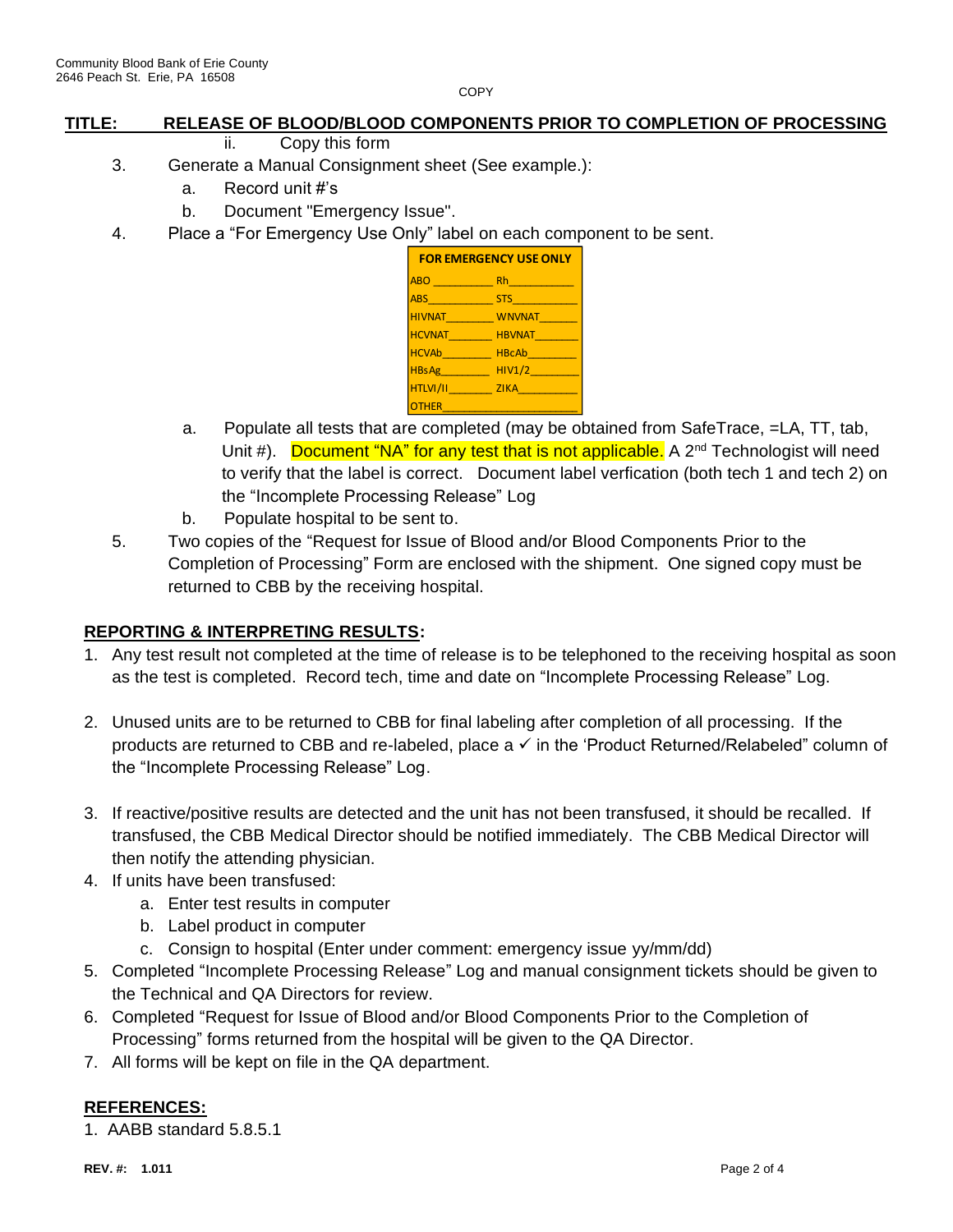# **TITLE: RELEASE OF BLOOD/BLOOD COMPONENTS PRIOR TO COMPLETION OF PROCESSING**

| 111 LC.                           |                  | <u>KELEASE OF BLOOD/BLOOD COMFONENTS FRIOR TO COMFLETION OF FROGESSING</u>                                                                                                                                                                                                                                                                                                                                                                                                                                                                                                                                                                                                                                                                                                                                                                                                                                                                                                                                                                                                                                                                                                                                                                                                                                                                                                                                                                                                                                                                                                                                                                      |                          |
|-----------------------------------|------------------|-------------------------------------------------------------------------------------------------------------------------------------------------------------------------------------------------------------------------------------------------------------------------------------------------------------------------------------------------------------------------------------------------------------------------------------------------------------------------------------------------------------------------------------------------------------------------------------------------------------------------------------------------------------------------------------------------------------------------------------------------------------------------------------------------------------------------------------------------------------------------------------------------------------------------------------------------------------------------------------------------------------------------------------------------------------------------------------------------------------------------------------------------------------------------------------------------------------------------------------------------------------------------------------------------------------------------------------------------------------------------------------------------------------------------------------------------------------------------------------------------------------------------------------------------------------------------------------------------------------------------------------------------|--------------------------|
| Original<br><b>Effective Date</b> | Revised by       | Revision                                                                                                                                                                                                                                                                                                                                                                                                                                                                                                                                                                                                                                                                                                                                                                                                                                                                                                                                                                                                                                                                                                                                                                                                                                                                                                                                                                                                                                                                                                                                                                                                                                        | Supersedes<br>Revision # |
|                                   | D. Pirschel      | Renamed SOP (prior-Emergency Release of Blood and/or components)<br>Added incomplete BDS processing steps<br>Updated and renamed forms: included addition of documentation of Medical Director approval.                                                                                                                                                                                                                                                                                                                                                                                                                                                                                                                                                                                                                                                                                                                                                                                                                                                                                                                                                                                                                                                                                                                                                                                                                                                                                                                                                                                                                                        | 1.001                    |
|                                   | D. Pirschel      | Remove BRD Union Square address                                                                                                                                                                                                                                                                                                                                                                                                                                                                                                                                                                                                                                                                                                                                                                                                                                                                                                                                                                                                                                                                                                                                                                                                                                                                                                                                                                                                                                                                                                                                                                                                                 |                          |
|                                   | D. Pirschel      | Deleted: RPR<br>Added:<br>STS (serologic test for syphilis),<br>Chagas (T. Cruzi)                                                                                                                                                                                                                                                                                                                                                                                                                                                                                                                                                                                                                                                                                                                                                                                                                                                                                                                                                                                                                                                                                                                                                                                                                                                                                                                                                                                                                                                                                                                                                               | 1.002<br>1.003           |
|                                   | T. Collier       | Added: MPX 2.0 NAT (HIV NAT/HCV NAT/HBV NAT)                                                                                                                                                                                                                                                                                                                                                                                                                                                                                                                                                                                                                                                                                                                                                                                                                                                                                                                                                                                                                                                                                                                                                                                                                                                                                                                                                                                                                                                                                                                                                                                                    | 1.004                    |
| 3.23.1982                         | T. Collier       | Deleted:<br>FOR EMERGENCY<br>WW<br>ABO_____Rh_<br><b>HB</b> Ag<br>HBIAg<br>anti HIV-1/2 ____ CAUTION<br>Briot Transisto<br>Contine Compatibility<br>antiHCV<br>results received fro<br>HMHCV NAT_<br>Added:<br>AABB standard 5.8.5.1<br>the "Incomplete Processing Release" Log Zika ID NAT<br>Anti-HTLV I/II<br>Zika ID NAT<br><b>FOR EMERGENCY USE ONLY</b><br><b>WNVNAT</b><br><b>HBVNAT</b><br><b>HBcAb</b><br>HIV1/2                                                                                                                                                                                                                                                                                                                                                                                                                                                                                                                                                                                                                                                                                                                                                                                                                                                                                                                                                                                                                                                                                                                                                                                                                       | 1.005                    |
| 3.23.1982                         | <b>T.Collier</b> | Deleted:<br><b>Bacterial Detection Testing Label</b><br><b>Bacterial Detection Testing (BDS)</b><br>Incomplete Bacterial Detection Testing.<br>On Products being sent to a hospital prior to the completion of Bacterial Detection Testing, place the<br>Bacterial Detection Testing Label on the Consignment ticket with the date and time that Bacterial<br>Dectection Testing will be completed.<br><b>Bacterial Detection Testing</b><br>Will be Completed on:<br>Date:<br><b>Time</b><br>Documentation:<br>Generate an "Incomplete Processing Release" Log<br>Date<br>Time the request was received.<br><b>Requesting Hospital</b><br>Name of person requesting components: hospital physician, laboratory director, etc.<br>Contact CBB Medical Director or pathologist on call for CBB Medical Director for approval. Document<br>on the "Incomplete Processing Release" Log. This step is not required for Hospitals that are<br>performing an FDA approved Bacterial Detection test.<br>Name of pathologist approving,<br>Date and time of approval<br>How the approval was received- verbal (face to face), phone, fax, email or other<br>Once the approval has been received,<br>Document on the "Incomplete Processing Release" Log:<br>Donor Unit Number<br><b>Component Code</b><br>BDS under "Testing Not Completed"<br>$\Box$ Note: If all infectious disease testing has been completed, label and ship the product per normal<br>protocol. If not, follow the steps outlined in section "B:<br>□Note: A ""Request for Issue of Blood and/or Blood Components Prior to the Completion of<br>Processing"" form is not required. | 1.006                    |
|                                   | D. Pirschel      | Deleted: ID<br>Added: MP                                                                                                                                                                                                                                                                                                                                                                                                                                                                                                                                                                                                                                                                                                                                                                                                                                                                                                                                                                                                                                                                                                                                                                                                                                                                                                                                                                                                                                                                                                                                                                                                                        | 1.007                    |
|                                   | T. Collier       | Deleted:<br>2.0<br>2.0                                                                                                                                                                                                                                                                                                                                                                                                                                                                                                                                                                                                                                                                                                                                                                                                                                                                                                                                                                                                                                                                                                                                                                                                                                                                                                                                                                                                                                                                                                                                                                                                                          | 1.008                    |
|                                   | K. Kramer        | Added:<br>, and Babesia NAT<br>13. Babesia NAT                                                                                                                                                                                                                                                                                                                                                                                                                                                                                                                                                                                                                                                                                                                                                                                                                                                                                                                                                                                                                                                                                                                                                                                                                                                                                                                                                                                                                                                                                                                                                                                                  | 1.009                    |
|                                   | S. West          | Deleted:<br>Zika MP NAT<br>Added:<br>Document "NA" for any test that is not applicable.                                                                                                                                                                                                                                                                                                                                                                                                                                                                                                                                                                                                                                                                                                                                                                                                                                                                                                                                                                                                                                                                                                                                                                                                                                                                                                                                                                                                                                                                                                                                                         | 1.010                    |